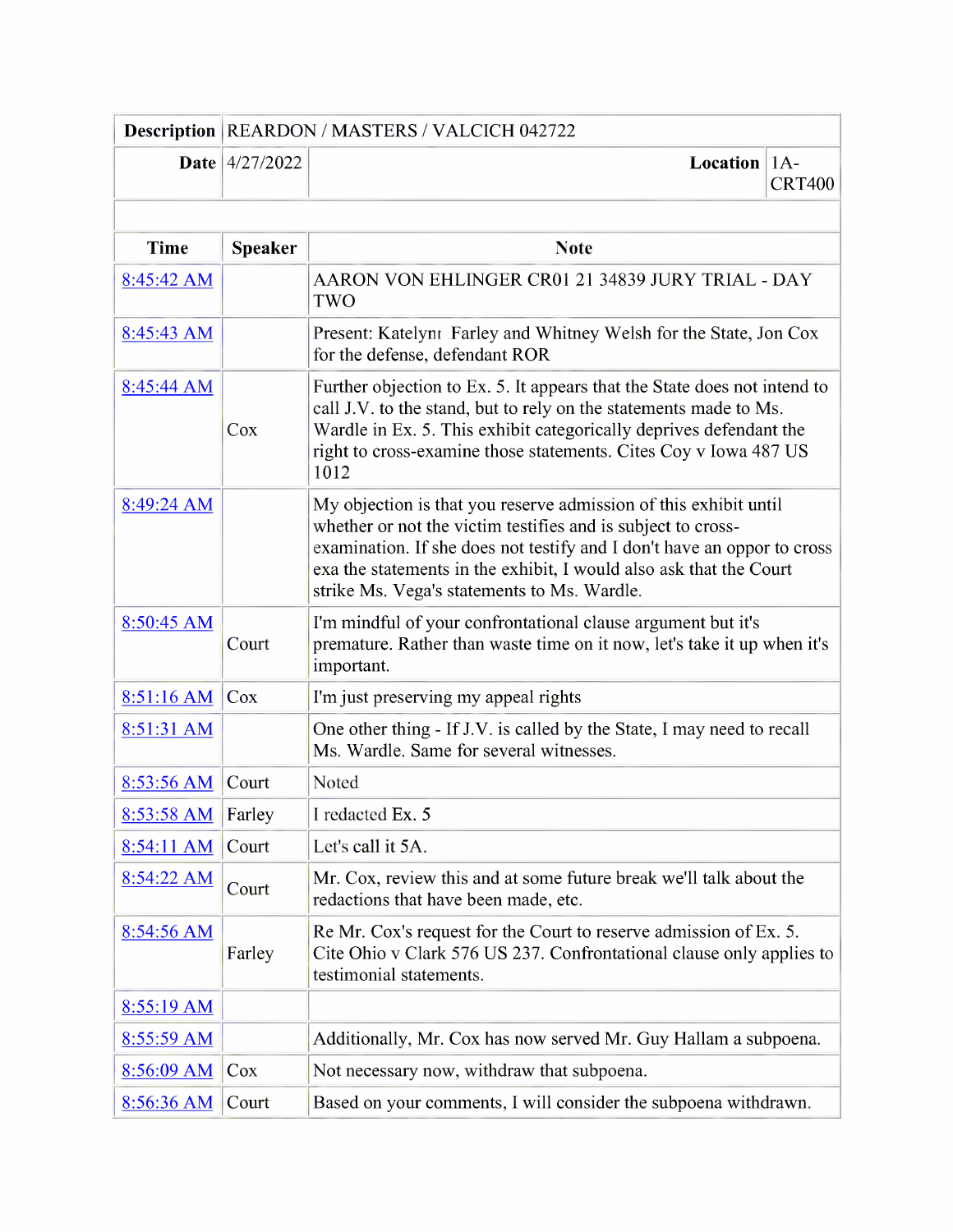| 8:59:10 AM   |        | Jury reconvenes; all present                                                                       |
|--------------|--------|----------------------------------------------------------------------------------------------------|
| 8:59:21 AM   | Farley | Calls State's next witness.                                                                        |
| 8:59:38 AM   |        | Monte Iverson (BPD detective) sworn; direct examination begins.                                    |
| 9:04:44 AM   |        | Ex. 1 identified (sexual assault kit)                                                              |
| 9:05:20 AM   |        | Witness identifies defendant.                                                                      |
| 9:05:26 AM   |        | Ex. 7 handed to witness and identified (photogaph of                                               |
| $9:05:47$ AM | Farley | Move to admit and publish Ex. 7.                                                                   |
| 9:05:56 AM   | Court  | Basis for relevance?                                                                               |
| 9:06:01 AM   | Farley | To identify the individual.                                                                        |
| 9:06:08 AM   | Court  | Not clear how this individual knows it's true and accurate and how it<br>came into his possession. |
| 9:06:26 AM   | Farley | Continues to examine witness.                                                                      |
| 9:06:26 AM   | Cox    | Objection (foundation)                                                                             |
| 9:06:35 AM   | Farley | I can wait for the foundation of other witnesses.                                                  |
| 9:08:27 AM   |        | Ex. 6 handed to witness and identified (photograph of building).                                   |
| 9:08:54 AM   | Farley | Move to admit and publish Ex. 6.                                                                   |
| 9:08:55 AM   | Cox    | No objection.                                                                                      |
| 9:08:58 AM   | Court  | Exhibit 6 is admitted.                                                                             |
| $9:11:29$ AM |        | Ex. 3 identified (evidence envelope with business card)                                            |
| 9:12:24 AM   | Farley | Move to admit and publish Ex. 3.                                                                   |
| 9:12:25 AM   | Cox    | No objection.                                                                                      |
| $9:12:25$ AM | Court  | Exhibit 3 is admitted.                                                                             |
| 9:16:07 AM   | Cox    | Begins cross-examination.                                                                          |
| 9:18:18 AM   | Farley | Objection                                                                                          |
| 9:18:31 AM   |        | $\frac{1}{\sqrt{1}}$                                                                               |
| 9:19:07 AM   | Court  | I'll overrule the objection.                                                                       |
| 9:19:27 AM   | Farley | Objection                                                                                          |
| $9:19:31$ AM | Court  | Overruled                                                                                          |
| 9:22:16 AM   | Farley | No redirect.                                                                                       |
| 9:22:20 AM   |        | Witness is excused for now.                                                                        |
| 9:22:32 AM   | Cox    | Except I have a subpoena for Det. Iverson if needed for later.                                     |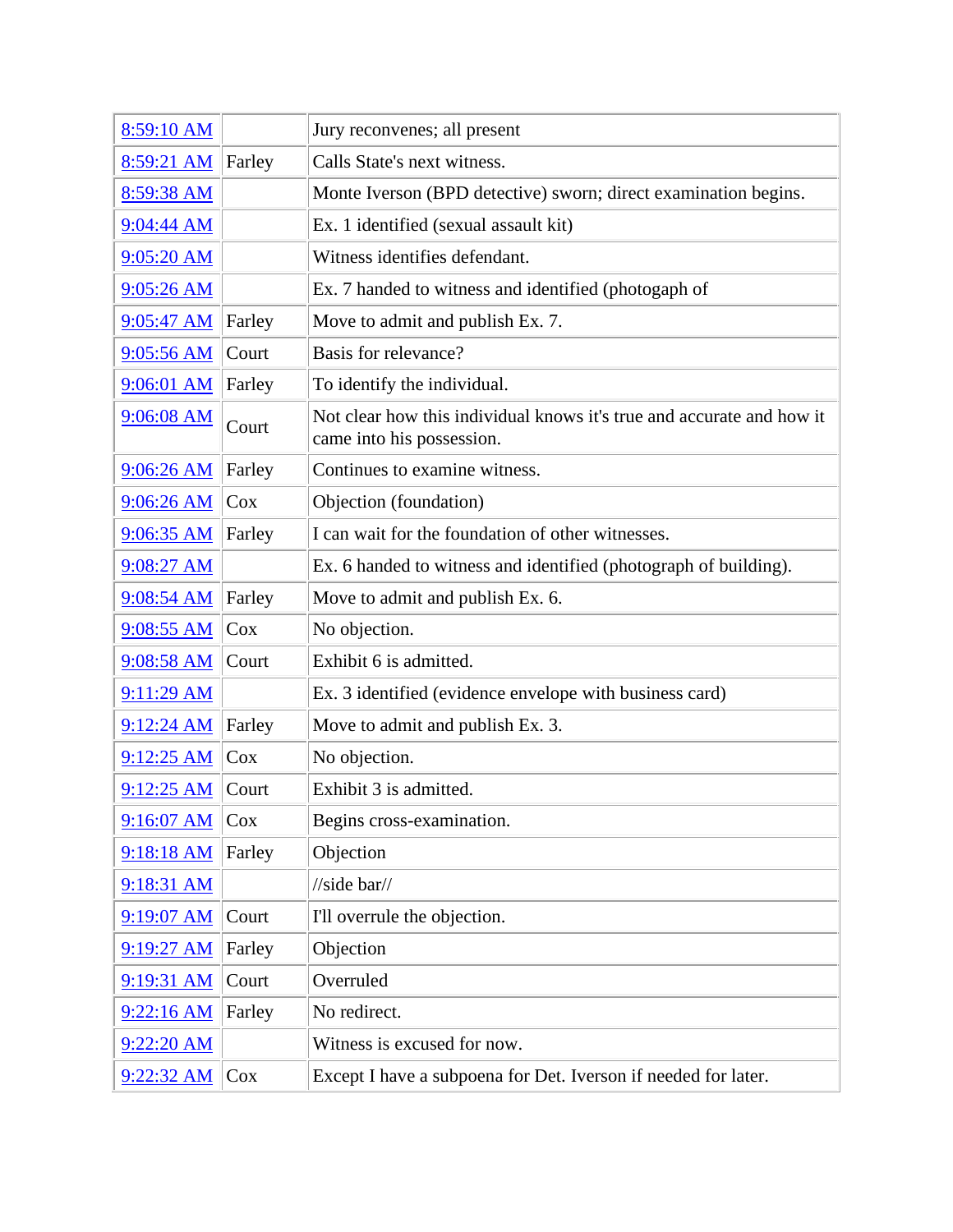| 9:23:07 AM   | Farley | Calls next witness.                                                                                                             |
|--------------|--------|---------------------------------------------------------------------------------------------------------------------------------|
| 9:23:23 AM   |        | Brandon Joseph (BPD detective) sworn; direct examination begins.                                                                |
| $9:25:20$ AM | $\cos$ | Objection (foundation).                                                                                                         |
| 9:25:25 AM   | Court  | Overruled                                                                                                                       |
| 9:25:37 AM   |        | Witness identifies defendant.                                                                                                   |
| 9:26:35 AM   |        | Ex. 2 identified (buckle swabs collected from defendant).                                                                       |
| 9:26:51 AM   | Cox    | No objection to admission.                                                                                                      |
| 9:27:09 AM   | Court  | By stipulation, Exhibit 2 is entered.                                                                                           |
| 9:29:30 AM   |        | Ex. 4 handed to witness and identified (photos of texts from J.V.'s<br>phone)                                                   |
| $9:31:13$ AM | Cox    | Begins cross-examination.                                                                                                       |
| $9:32:55$ AM | Farley | Begins redirect.                                                                                                                |
| $9:33:05$ AM | Cox    | Objection (hearsay).                                                                                                            |
| 9:33:10 AM   | Court  | I'll allow it.                                                                                                                  |
| 9:33:28 AM   |        | Witness is excused for now.                                                                                                     |
| 9:34:12 AM   | Farley | Calls next witness.                                                                                                             |
| 9:34:17 AM   |        |                                                                                                                                 |
| 9:34:42 AM   | Court  | I'm advised there'll be a small delay.                                                                                          |
| 9:38:07 AM   |        | Kira Hughes (ISP Forensics) sworn; direct examination begins.                                                                   |
| 9:40:55 AM   |        | Ex. 1 identified (sexual assault kit)                                                                                           |
| 9:41:30 AM   | Farley | Move to admit and publish Ex. 1.                                                                                                |
| 9:41:30 AM   | Cox    | No objection                                                                                                                    |
| 9:41:31 AM   | Court  | Exhibit 1 is admitted.                                                                                                          |
| $9:42:23$ AM |        | Exhibits 1.1 - 1.5 identified.                                                                                                  |
| $9:42:34$ AM | Farley | Move to admit Ex. $1.1 - 1.5$                                                                                                   |
| $9:42:41$ AM | Cox    | No objection                                                                                                                    |
| 9:42:45 AM   | Court  | Exhibits 1.1 - 1.5 are admited.                                                                                                 |
| 9:46:05 AM   | Court  | I appreciate that cell phones have been on silent, but we can still hear<br>them vibrating, so please turn them completely off. |
| 9:51:42 AM   | Cox    | Begins cross-examination.                                                                                                       |
| $9:53:59$ AM | Farley | Begins redirect.                                                                                                                |
| $9:54:37$ AM |        | Witness is excused                                                                                                              |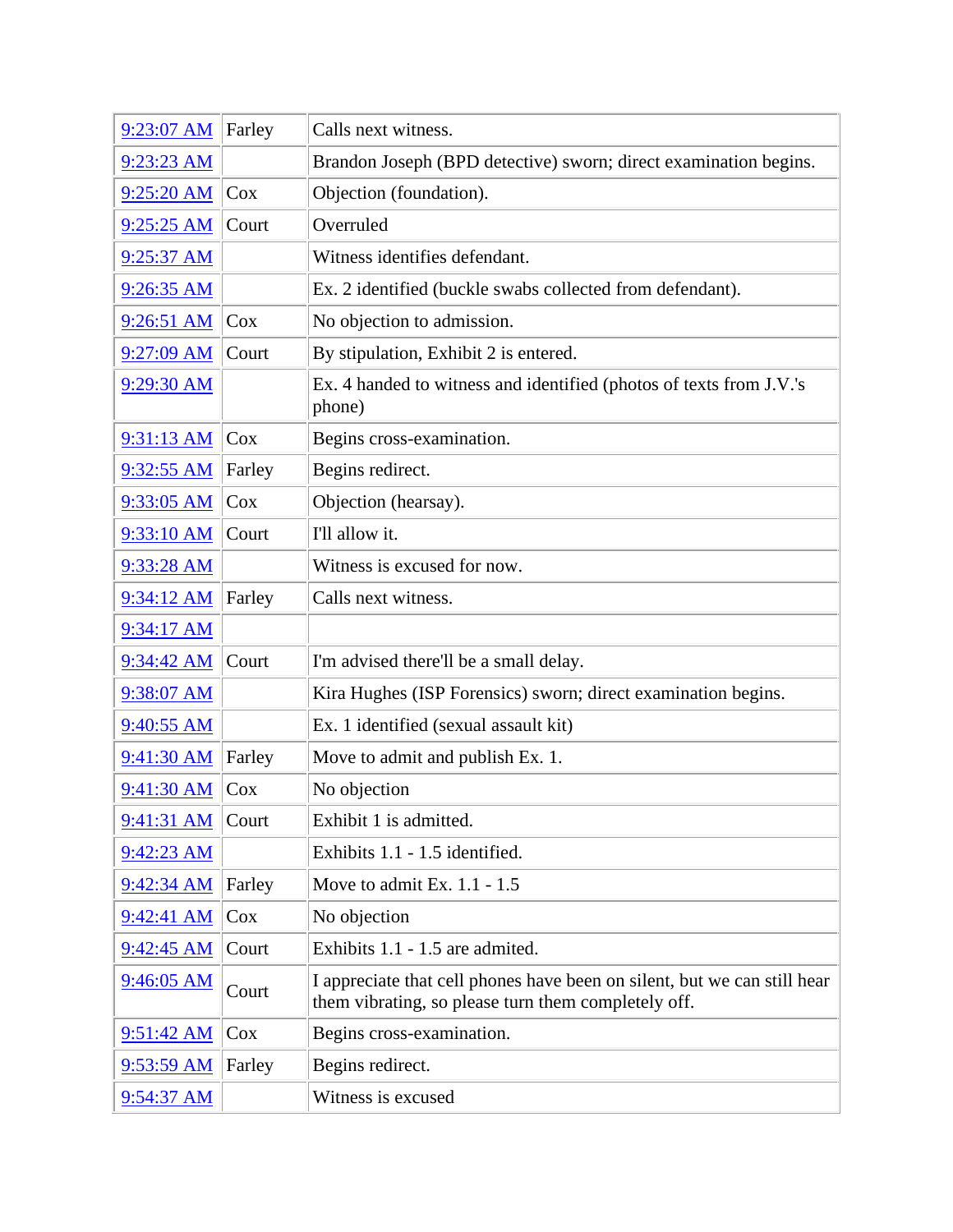| 9:54:53 AM            | Welsh  | Calls State's next witness.                                                                                                                                                    |
|-----------------------|--------|--------------------------------------------------------------------------------------------------------------------------------------------------------------------------------|
| $9:55:24$ AM          |        | Chere Davis (J.V.'s mother) sworn; direct examination begins.                                                                                                                  |
| 9:58:03 AM            | Cox    | Objection (foundation, speculation)                                                                                                                                            |
| 9:58:08 AM            | Court  | I'm also struggling with the relevance. Sustain the objection.                                                                                                                 |
| 9:58:20 AM            | $\cos$ | Objection (foundation, speculation, hearsay, relevance)                                                                                                                        |
| 9:58:31 AM            | Welsh  | Response                                                                                                                                                                       |
| $9:58:39$ AM          | Court  | I'll sustain the objection.                                                                                                                                                    |
| 9:59:33 AM            | $\cos$ | Objection (speculation)                                                                                                                                                        |
| 9:59:38 AM            | Court  | Overruled                                                                                                                                                                      |
| 9:59:40 AM            | Cox    | Objection (foundation). Move to strike.                                                                                                                                        |
| $9:59:54$ AM          | Court  | Overruled                                                                                                                                                                      |
| 10:02:13<br>AM        | $\cos$ | Objection (relevance)                                                                                                                                                          |
| 10:02:17<br>AM        | Welsh  | Response                                                                                                                                                                       |
| 10:02:28<br>AM        | Court  | Let's take a brief recess and I'll take it up outside the presence of the<br>jury.                                                                                             |
| 10:02:46<br>AM        |        | Admonishes jury.                                                                                                                                                               |
| 10:02:57<br><b>AM</b> |        | Jury in recess                                                                                                                                                                 |
| 10:03:41<br>AM        | Court  | I'm unclear how this witness's understanding of what some other 3rd<br>party did relates to whose credibility are we talling about?                                            |
| 10:04:04<br>AM        | Welsh  | It goes to the credibility of the victim and her behavior.                                                                                                                     |
| 10:04:50<br>AM        | Cox    | It's irrelevant under 403.                                                                                                                                                     |
| 10:05:57<br>AM        | Court  | Not sure I agree with that. But it doesn't come in through third-party<br>witnesses; it only becomes relevant if J.V. testifies. So it's not<br>relevant through this witness. |
| 10:07:35<br>AM        | Welsh  | Understood. But the State does intend to ask this witness about her<br>general observations of her daughter in the time since the incident.                                    |
| 10:07:52<br><u>AM</u> | $\cos$ | How does she distinguish between this incident with defendant and<br>the doxing event?                                                                                         |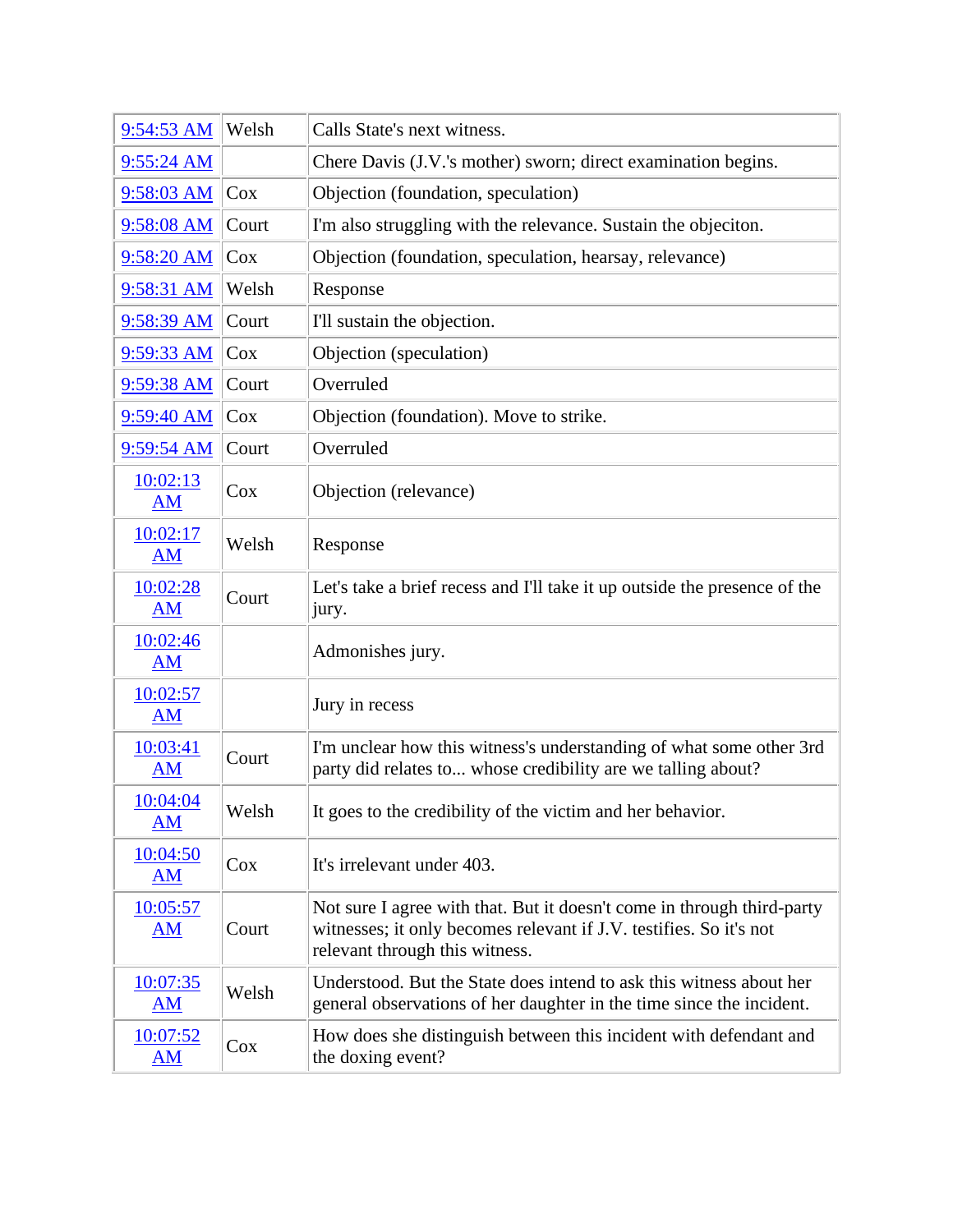| 10:08:17<br>AM                        | Court  | It becomes relevant through first-party testimony, but not through<br>observations from this witness. |
|---------------------------------------|--------|-------------------------------------------------------------------------------------------------------|
| 10:08:47<br>AM                        |        | Admonishes witness.                                                                                   |
| 10:09:37<br><b>AM</b>                 |        | Court in recess                                                                                       |
| 10:14:51<br><b>AM</b>                 |        |                                                                                                       |
| 10:21:41<br><b>AM</b>                 |        | Court reconvenes; all parties present                                                                 |
| 10:21:42<br><b>AM</b>                 | Court  | I'm told that Ms. Farley has one more witness after this one                                          |
| 10:21:53<br><b>AM</b>                 | Farley | Yes, then we'd ask for a recess before calling J.V. Dr. King would be<br>after J.V.                   |
| 10:22:42<br>AM                        | Court  | How long of a recess?                                                                                 |
| 10:22:48<br><b>AM</b>                 | Farley | Could we take the lunch recess then?                                                                  |
| 10:22:56<br><b>AM</b>                 | Court  | If we do that, we'd start the afternoon session no later than 12:45.                                  |
| 10:23:22<br>AM                        |        | Jury reconvenes; all present                                                                          |
| 10:23:53<br><b>AM</b>                 | Welsh  | Continues direct examination of Chere Davis.                                                          |
| 10:25:01<br><b>AM</b>                 | Cox    | Objection (hearsay)                                                                                   |
| 10:25:06<br>AM                        | Court  | Sustained                                                                                             |
| 10:26:09<br>AM                        | $\cos$ | Begins cross-examination.                                                                             |
| 10:27:05<br>$\underline{\mathbf{AM}}$ | Welsh  | Objection (relevance)                                                                                 |
| 10:27:10<br>AM                        | Court  | Overruled                                                                                             |
| 10:30:21<br>AM                        | Welsh  | Objection (hearsay)                                                                                   |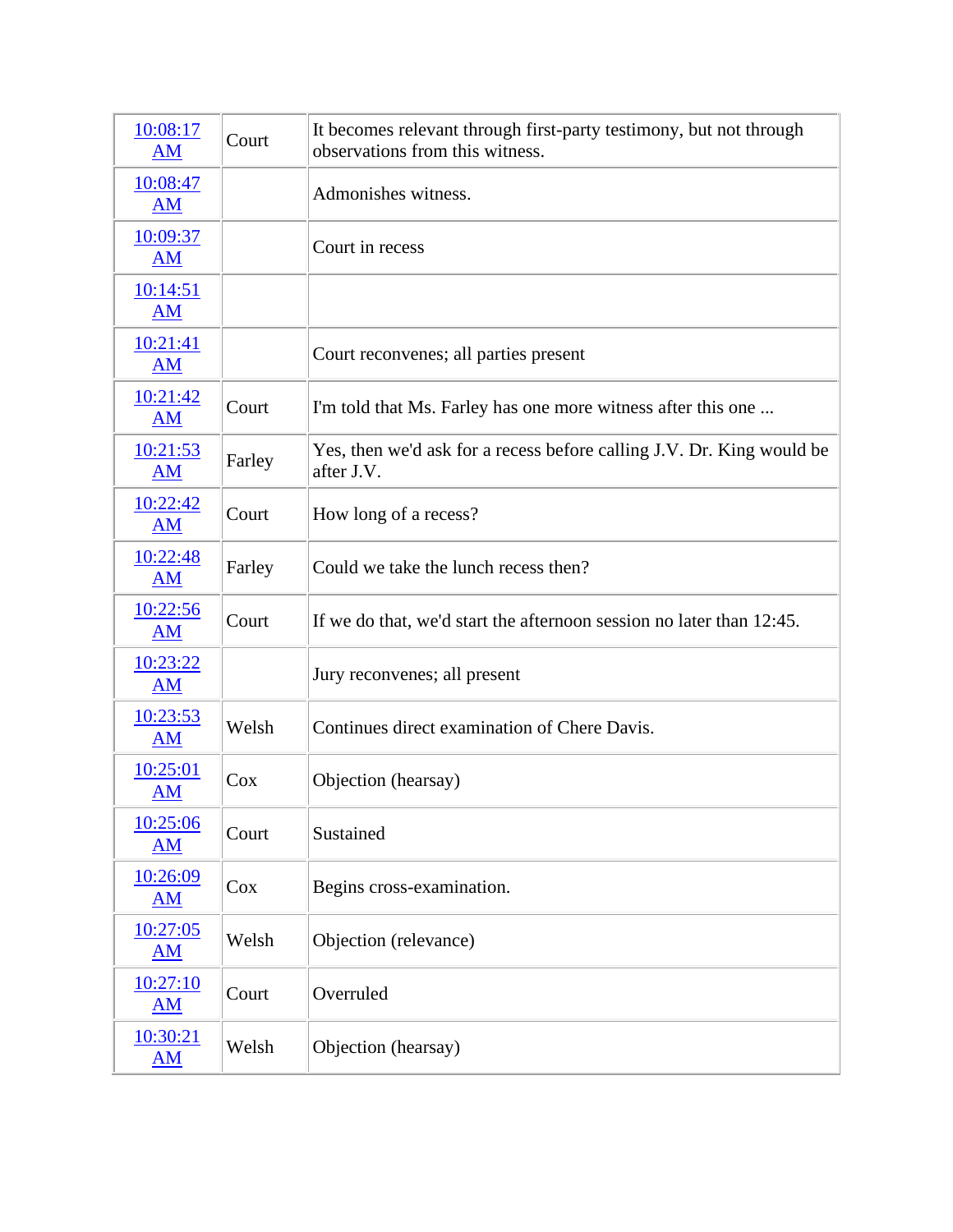| 10:30:24<br>AM                       | Court | Sustained                                                                                                              |
|--------------------------------------|-------|------------------------------------------------------------------------------------------------------------------------|
| 10:30:30<br><b>AM</b>                | Welsh | Move to strike                                                                                                         |
| 10:30:33<br><b>AM</b>                | Court | Admonishes jury.                                                                                                       |
| 10:31:09<br><b>AM</b>                | Welsh | Begins redirect.                                                                                                       |
| 10:33:46<br><b>AM</b>                |       | Witness excused subject to recall.                                                                                     |
| 10:34:13<br><b>AM</b>                | Welsh | Calls next witness.                                                                                                    |
| 10:34:54<br><b>AM</b>                |       | Kimberly Blackburn (Assistant Sargent-at-Arms for Idaho House of<br>Representatives) sworn; direct examination begins. |
| 10:45:22<br>AM                       | Cox   | Objection (relevance)                                                                                                  |
| 10:45:26<br>AM                       | Welsh | Response                                                                                                               |
| 10:45:36<br>AM                       | Court | Overruled                                                                                                              |
| 10:49:08<br><b>AM</b>                | Cox   | Objection (hearsay)                                                                                                    |
| 10:49:13<br><b>AM</b>                | Court | Overruled                                                                                                              |
| 10:51:45<br><b>AM</b>                | Cox   | Objection (calls for speculation, foundation)                                                                          |
| 10:51:51<br>$\overline{\mathbf{AM}}$ | Court | Overruled                                                                                                              |
| 10:53:23<br>AM                       | Cox   | Objection                                                                                                              |
| 10:53:23<br>AM                       | Court | Sustained                                                                                                              |
| 10:53:30<br>AM                       | Welsh | Response                                                                                                               |
| 10:53:31<br>$\mathbf{A}\mathbf{M}$   | Court | Fair enough, I'll allow it.                                                                                            |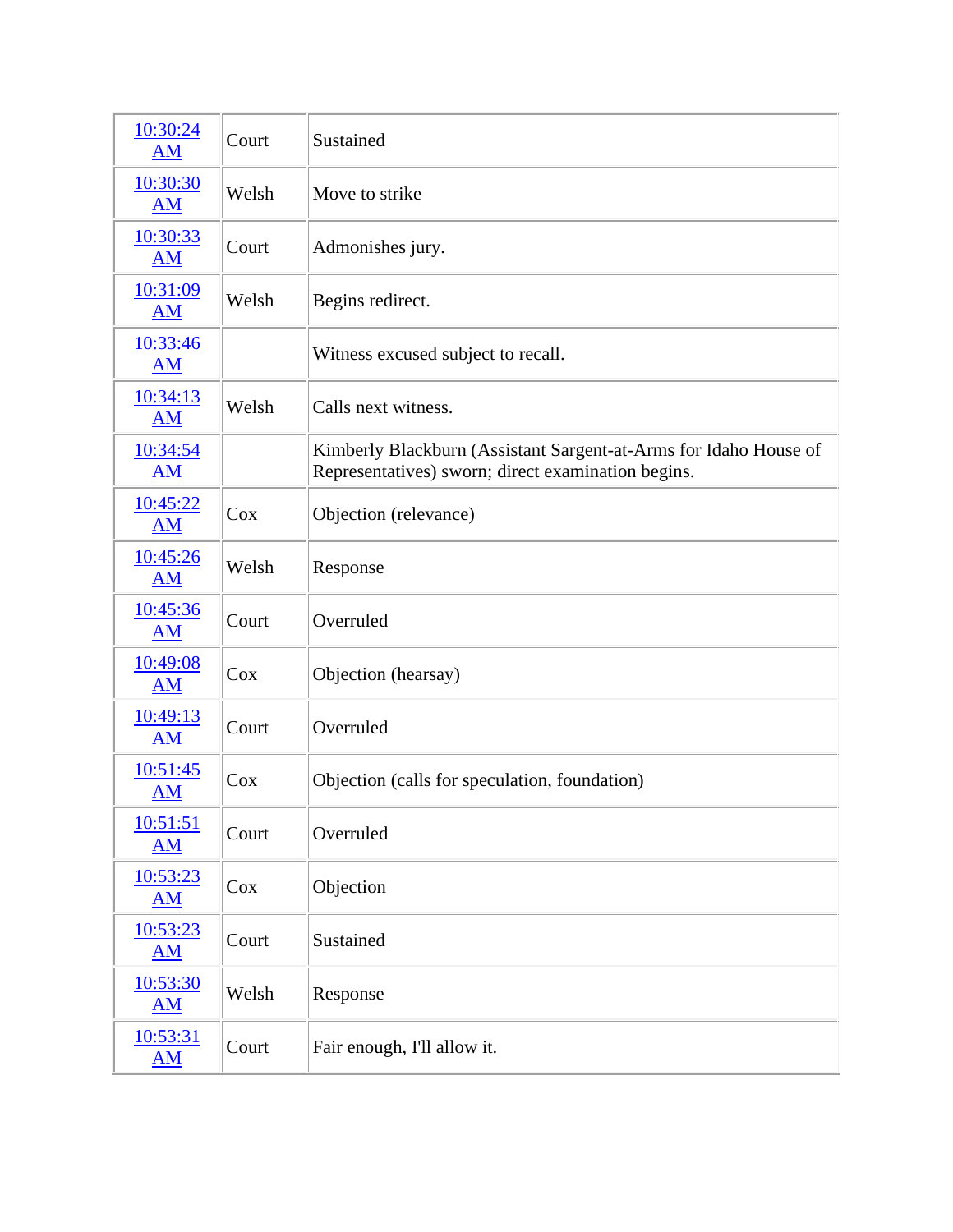| 10:53:37<br>AM                     | Cox    | Objection (speculation)                                                            |
|------------------------------------|--------|------------------------------------------------------------------------------------|
| 10:53:43<br>AM                     | Court  | That would be speculation.                                                         |
| 10:54:29<br>AM                     | Cox    | Objection (hearsay)                                                                |
| 10:54:33<br>AM                     | Court  | There isn't a question yet.                                                        |
| 10:55:34<br><b>AM</b>              | Cox    | Objection (hearsay)                                                                |
| 10:55:38<br>AM                     | Court  | Directs defendant to, without saying "she said", wait for Ms. Welsh's<br>question. |
| 10:57:23<br>AM                     | Cox    | Objection                                                                          |
| 10:57:27<br>AM                     | Court  | Overruled                                                                          |
| 10:58:46<br><b>AM</b>              | Cox    | Objection (hearsay)                                                                |
| 10:58:49<br>AM                     | Court  | Hang on, the answer was she was in the bathroom.                                   |
| 10:58:57<br>AM                     | $\cos$ | Objection                                                                          |
| 10:59:00<br>AM                     | Court  | There hasn't been another question yet.                                            |
| 11:00:10<br><b>AM</b>              | $\cos$ | Objection (relevance)                                                              |
| 11:00:13<br>AM                     | Welsh  | Response                                                                           |
| 11:00:24<br>AM                     | Court  | Sustain the objection.                                                             |
| 11:01:12<br>AM                     | Cox    | Objection (asked & answered)                                                       |
| 11:01:19<br>$\mathbf{A}\mathbf{M}$ | Court  | Not sure it's been clearly answered.                                               |
| 11:03:11<br><u>AM</u>              | Cox    | Begins cross-examination.                                                          |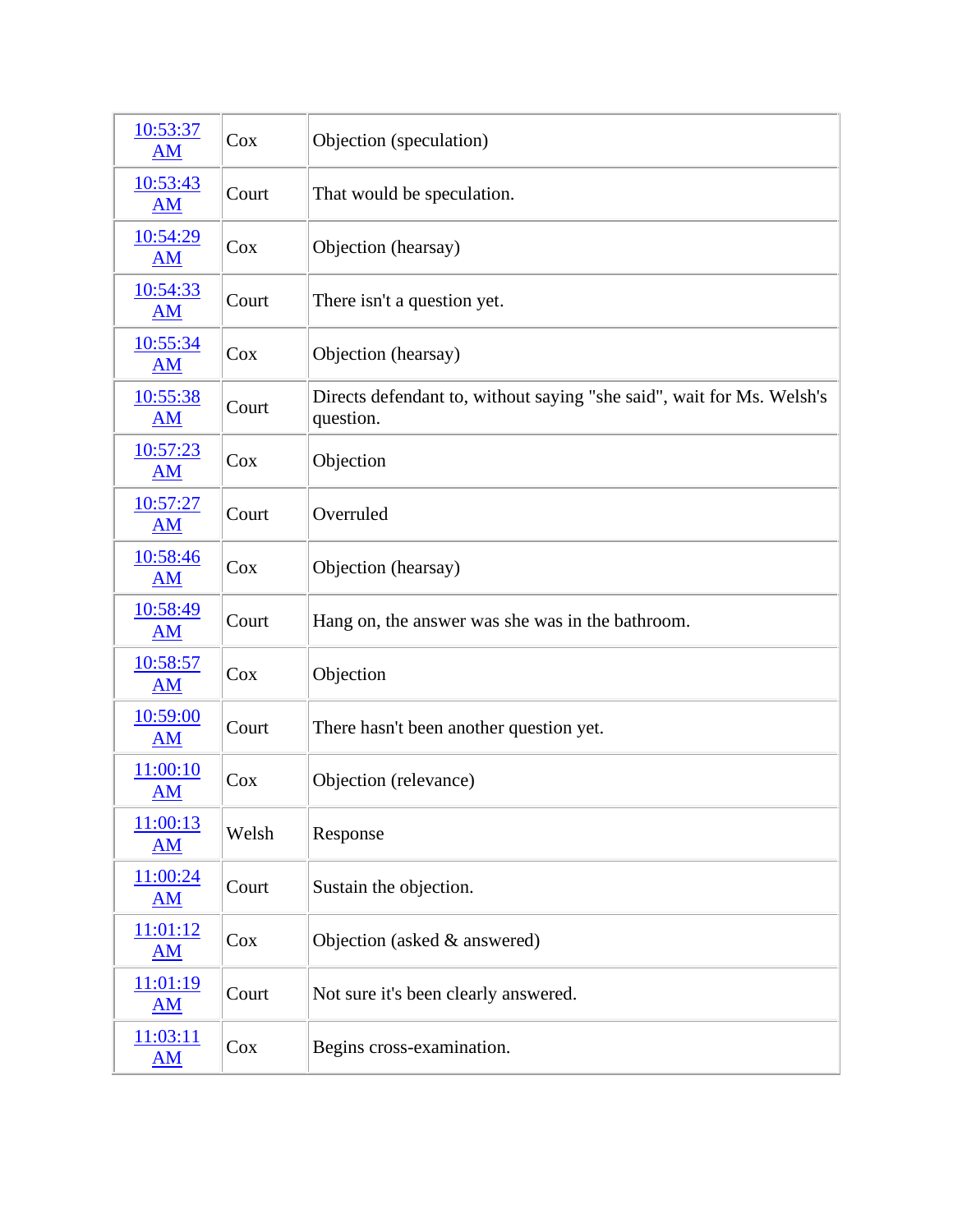| 11:05:37<br><b>AM</b> | Welsh  | Objection (calls for opinion)                                                                                                                                                            |
|-----------------------|--------|------------------------------------------------------------------------------------------------------------------------------------------------------------------------------------------|
| 11:05:42<br><b>AM</b> | Court  | I'll sustain the objection - sounds like outside the scope.                                                                                                                              |
| 11:05:53<br><b>AM</b> | Cox    | Response                                                                                                                                                                                 |
| 11:06:27<br>AM        | Welsh  | Begins redirect.                                                                                                                                                                         |
| 11:06:56<br>AM        |        | Witness is excused subject to recall.                                                                                                                                                    |
| 11:07:30<br><b>AM</b> | Farley | Would this be an appropriate time for a break, as we discussed<br>earlier?                                                                                                               |
| 11:07:45<br>AM        | Court  | We'll take the lunch break now and reconvene at 12:45. Lunches<br>should be here by 11:30am. Admonishes jury.                                                                            |
| 11:08:39<br>AM        |        | Jury in recess                                                                                                                                                                           |
| 11:09:21<br><b>AM</b> | Court  | If J.V. does not testify, will you have your next witness ready to go to<br>12:45?                                                                                                       |
| 11:09:40<br><b>AM</b> | Farley | Yes                                                                                                                                                                                      |
| 11:09:42<br>AM        | Court  | We'll be in recess.                                                                                                                                                                      |
| 11:10:04<br><b>AM</b> |        | Court in recess                                                                                                                                                                          |
| 12:45:06<br><b>PM</b> |        | Court reconvenes; all parties present                                                                                                                                                    |
| 12:45:14<br><b>PM</b> | Court  | Is it your expectation to call J.V.?                                                                                                                                                     |
| 12:45:15<br><b>PM</b> | Farley | Yes                                                                                                                                                                                      |
| 12:45:27<br><b>PM</b> | Court  | The question has been raised as to whether or not the audio of her<br>testimony could be broadcast. I made an exception to allow that for<br>the rest of the witnesses, but not for J.V. |
| 12:46:05<br><b>PM</b> | Farley | Just for J.V.'s comfort, can we not have anyone sitting next to the<br>camera?                                                                                                           |
| 12:46:19<br>PM        | Court  | Asks the cameraman to move a little ways.                                                                                                                                                |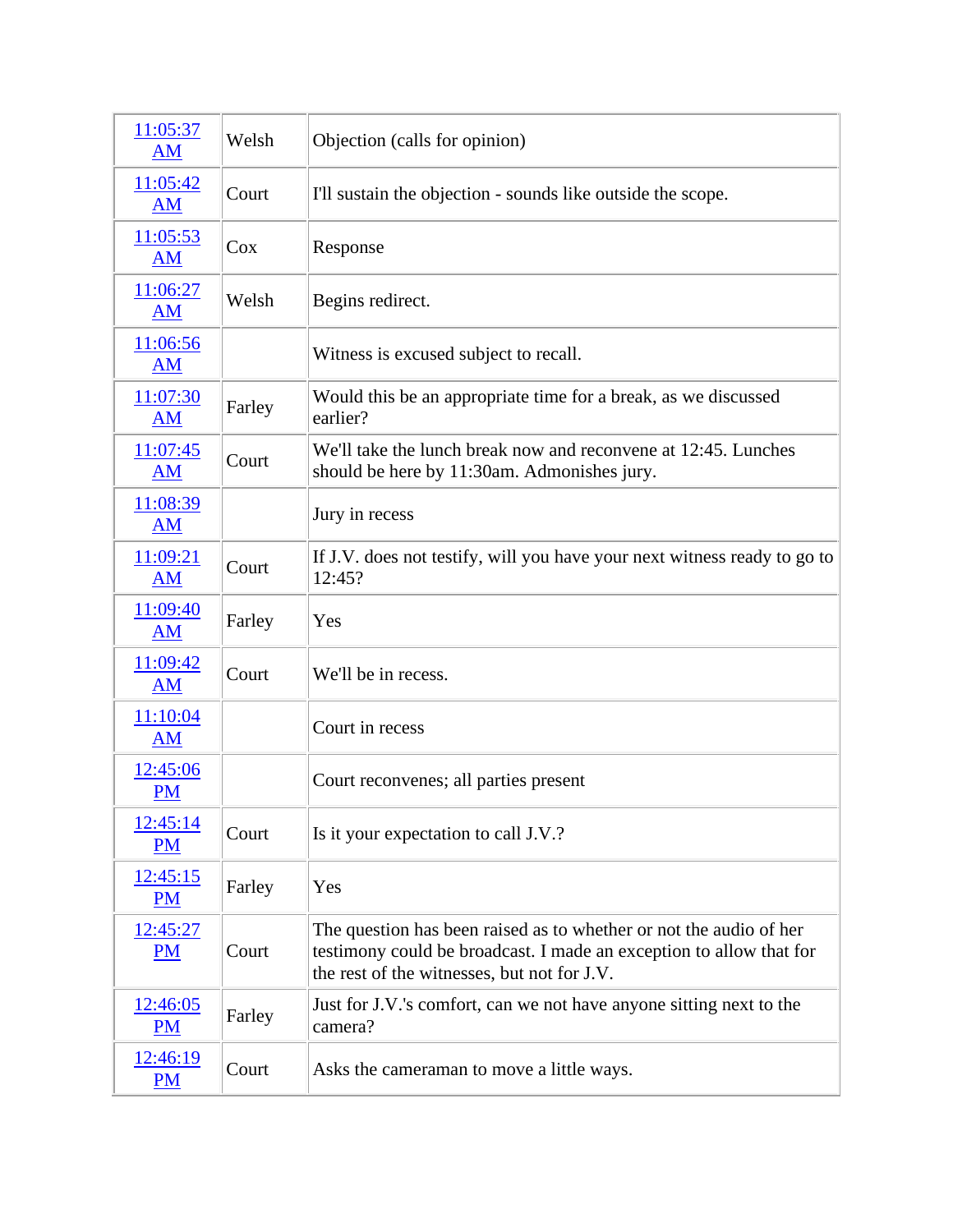| 12:46:25<br><b>PM</b> | Member<br>of press<br>in the<br>gallery | We can air audio from other witnesses?                                                                                                                                                                                                                                                                                                                                                                                                  |
|-----------------------|-----------------------------------------|-----------------------------------------------------------------------------------------------------------------------------------------------------------------------------------------------------------------------------------------------------------------------------------------------------------------------------------------------------------------------------------------------------------------------------------------|
| 12:46:31<br><b>PM</b> | Court                                   | Not this witness.                                                                                                                                                                                                                                                                                                                                                                                                                       |
| 12:47:46<br><b>PM</b> |                                         | Jury reconvenes; all present                                                                                                                                                                                                                                                                                                                                                                                                            |
| 12:48:20<br><b>PM</b> | Farley                                  | Calls next witness.                                                                                                                                                                                                                                                                                                                                                                                                                     |
| 12:48:47<br><b>PM</b> |                                         | J.V. (victim) sworn; direct examination begins.                                                                                                                                                                                                                                                                                                                                                                                         |
| 12:50:20<br><b>PM</b> |                                         | Witness identifies defendant.                                                                                                                                                                                                                                                                                                                                                                                                           |
| 12:52:26<br><b>PM</b> |                                         | $\frac{\text{m}}{\text{s}$ ide bar $\frac{\text{m}}{\text{s}}$                                                                                                                                                                                                                                                                                                                                                                          |
| 12:56:38<br><b>PM</b> | Court                                   | We're going to take a brief recess. Admonishes jury.                                                                                                                                                                                                                                                                                                                                                                                    |
| 12:56:56<br><b>PM</b> |                                         | Jury in recess                                                                                                                                                                                                                                                                                                                                                                                                                          |
| 12:57:43<br><b>PM</b> | Farley                                  | Ask for direction from the Court. I can go see if she will reenter the<br>courtroom and have a conversation with you.                                                                                                                                                                                                                                                                                                                   |
| 12:58:05<br><b>PM</b> | Court                                   | I'll give you a little time. I expect that if she doesn't rerurn, I'll be<br>asked to and will be obligated to strike her testimony.                                                                                                                                                                                                                                                                                                    |
| 12:58:36<br><b>PM</b> |                                         | On another issue, I thought about Mr. Cox's position with respect to<br>Ex. 5. That exhibit is two things - it's a record of the statements<br>reported to Ms. Wardle, and it's also her report, it's a document. I<br>believe the statements are in evidence - I won't strike any of those.<br>The document itself I don't think rises to the same level, so I'm not<br>goiing to admit Ex. 5 as a document that would go to the jury. |
| 1:00:17 PM            | Farley                                  | Response                                                                                                                                                                                                                                                                                                                                                                                                                                |
| 1:00:20 PM            | Court                                   | All the statements she testifed to - yes. She didn't testify to all the<br>statements in this document, and without that supporting testimony<br>the rest of the document isn't coming in.                                                                                                                                                                                                                                              |
| $1:00:55$ PM          | Farley                                  | Response                                                                                                                                                                                                                                                                                                                                                                                                                                |
| 1:01:03 PM            | Court                                   | There are a lot of statements in it that are different from what Ms.<br>Wardle testified to - more expansive, more graphic than what Ms.<br>Wardle testified to. If she had testified to those statements, those                                                                                                                                                                                                                        |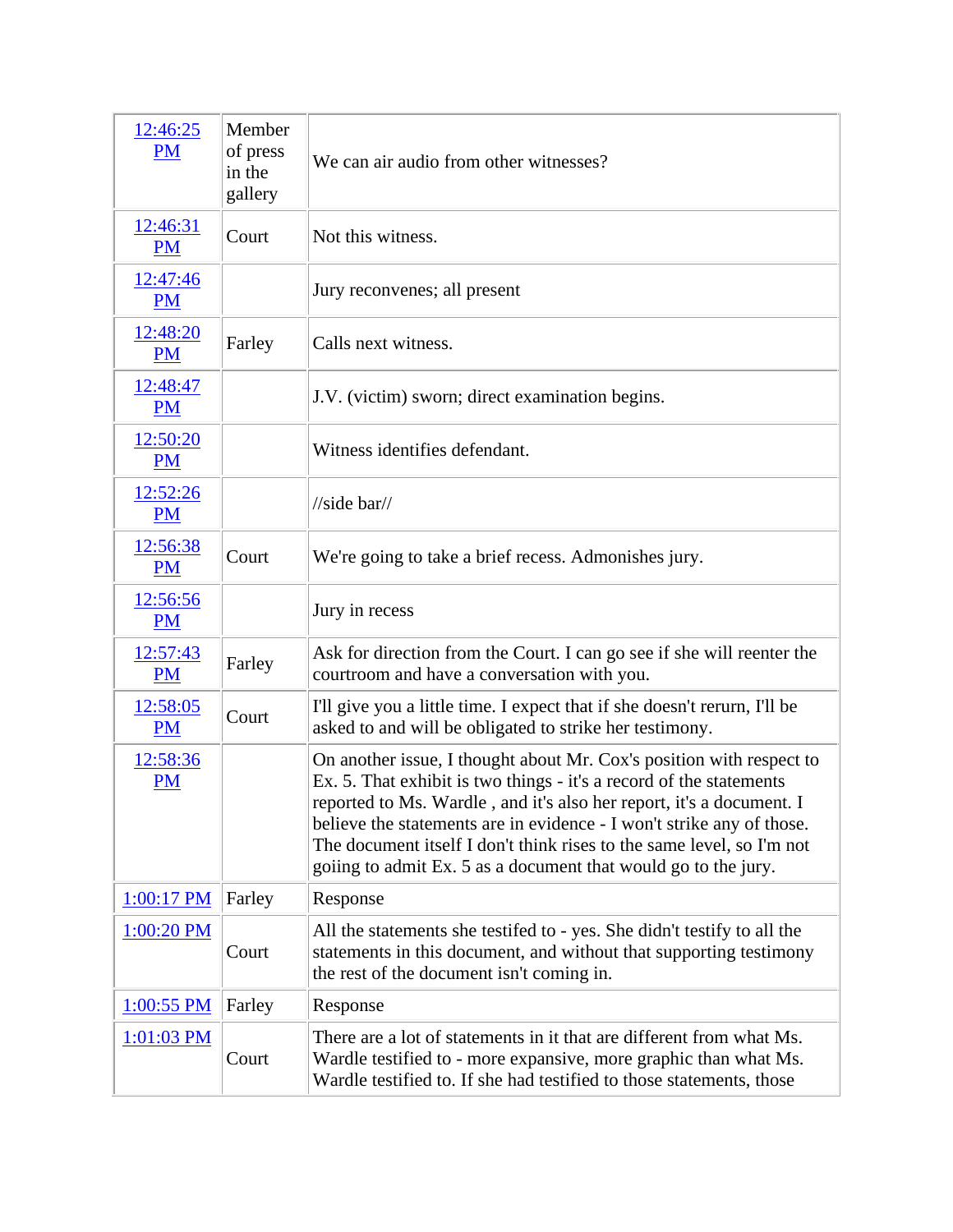|              |        | would be in front of the juiry. Where she didn't testify to them, I'm<br>not going to allow them to be presented simply on the document.                                                                                          |
|--------------|--------|-----------------------------------------------------------------------------------------------------------------------------------------------------------------------------------------------------------------------------------|
| 1:01:31 PM   |        | Let's take 10 minutes.                                                                                                                                                                                                            |
| 1:01:35 PM   |        | Court in recess                                                                                                                                                                                                                   |
| 1:03:18 PM   |        |                                                                                                                                                                                                                                   |
| 1:07:17 PM   |        |                                                                                                                                                                                                                                   |
| 1:18:06 PM   |        | Court reconvenes; all parties present                                                                                                                                                                                             |
| 1:18:07 PM   | Farley | J.V. is no longer in the courthouse. She's not in a state where we can<br>ask her to return. Ask to adjourn for the day and assess whether or<br>not she can return tomorrow.                                                     |
| 1:18:36 PM   | Court  | If I agree to a recess until tomorrow at 9:00, how long would you<br>expect your testimony to take?                                                                                                                               |
| $1:18:53$ PM | Farley | State would be prepared to rest tomorrow morning, after potentially<br>J.V. and then Dr. King.                                                                                                                                    |
| 1:19:08 PM   | Cox    | If I call witnesses, I'd expect it to take a couple of hours.                                                                                                                                                                     |
| 1:20:03 PM   | Court  | If J.V. does not return, there's still likely to be a motion for mistrial.                                                                                                                                                        |
| 1:20:26 PM   | Cox    | Not at this point.                                                                                                                                                                                                                |
| 1:20:32 PM   | Court  | Assuming the evidence doesn't change from this point on, do you<br>anticipate a Rule 29 motion?                                                                                                                                   |
| 1:20:43 PM   | Cox    | I do                                                                                                                                                                                                                              |
| $1:20:45$ PM | Court  | I think the evidence at this point is sufficent to survive a Rule 29<br>motion.                                                                                                                                                   |
| 1:20:55 PM   | $\cos$ | My motion will also include a motion to dismiss under Rule 48, and<br>also under the 6th amendment confrontation clause and 4th<br>amendement due process clause.                                                                 |
| $1:21:10$ PM | Court  | I understand those arguments, but having determined that Ex. 5 is not<br>going to the jury, all the statements that were testified to during the<br>direct and cross of Ms. Wardle were those that fall under 803(4)              |
| 1:21:30 PM   | Cox    | State has indicated the statements made were not testimonial, but<br>they're using them for testimony.                                                                                                                            |
| $1:21:42$ PM | Court  | The notion of testimonial or not testimonial doesn't turn on whether<br>or not those statements were elicited for purposes of testimony. In<br>this case, I would find that they were not, and that's the basis for<br>$803(4)$ . |
| 1:22:21 PM   | Cox    | Rule 48 motion to dismiss in the interest of justice.                                                                                                                                                                             |
| 1:22:39 PM   | Court  | I would not entertain a motion to dismiss under Rule 48.                                                                                                                                                                          |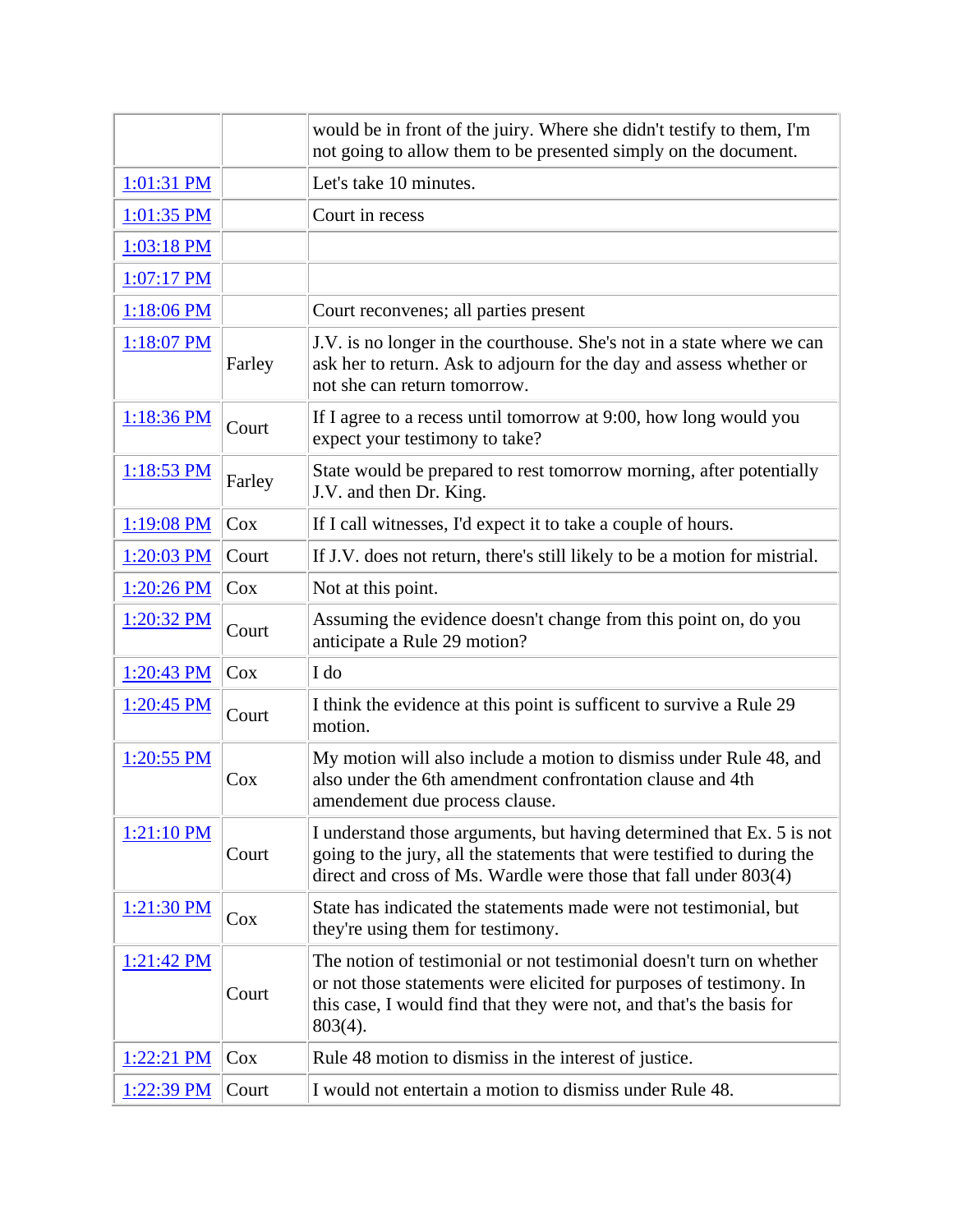| 1:22:54 PM   |        | That being said, I'm not interested in losing the rest of the day. If it's<br>your intention to call Dr. King, Ms. Farley, I'd advise you to call her<br>now.                                                                                                                                       |
|--------------|--------|-----------------------------------------------------------------------------------------------------------------------------------------------------------------------------------------------------------------------------------------------------------------------------------------------------|
| 1:23:26 PM   | Cox    | I ask that she not be asked any questions about what just happened.                                                                                                                                                                                                                                 |
| 1:23:29 PM   | Court  | She wasn't in the courtroom and didn't observe what just happened. It<br>was my understanding she was just going to talk about dynamics. But<br>I caution the State not to ask specific questions about what's<br>happened.                                                                         |
| 1:24:03 PM   | Farley | State is prepared to discuss jury instructions today.                                                                                                                                                                                                                                               |
| $1:24:17$ PM | Cox    | I'm not ready for that.                                                                                                                                                                                                                                                                             |
| 1:24:22 PM   | Court  | Let's plan on a conference tomorrow morning.                                                                                                                                                                                                                                                        |
| $1:24:50$ PM |        | My inclination at this point is not to inform the jury that she might be<br>returning, but to tell them that they may not consider anything that<br>she said, and when they're given this case for deliberation, they're to<br>act as if she did not testify at all. That's if she does not return. |
| $1:25:55$ PM |        | Jury reconvenes; all present                                                                                                                                                                                                                                                                        |
| $1:26:29$ PM | Court  | Addresses jury. When a witness begins to testify and the opposng<br>party is not given an opportunity to cross-examine that testimony, the<br>initial testimony may not be considered by you. J.V.'s testimony as it<br>stands now must not be considered by you in any manner.                     |
| 1:27:32 PM   | Farley | Calls next witness.                                                                                                                                                                                                                                                                                 |
| $1:27:55$ PM |        | Laura King (BSU professor) sworn; direct examination begins.                                                                                                                                                                                                                                        |
| 1:38:22 PM   | Cox    | Objection (foundation).                                                                                                                                                                                                                                                                             |
| 1:38:35 PM   | Court  | I understood the research of the response was within her expertise. It<br>sounds like it's within the field of her studies, so I'll overrule the<br>objection.                                                                                                                                      |
| 1:43:32 PM   | Cox    | Objection (leading)                                                                                                                                                                                                                                                                                 |
| 1:43:38 PM   | Court  | Rephrase                                                                                                                                                                                                                                                                                            |
| 1:45:38 PM   | Cox    | Begins cross-examination.                                                                                                                                                                                                                                                                           |
| 1:52:33 PM   | Farley | Begins redirect.                                                                                                                                                                                                                                                                                    |
| 1:53:39 PM   | Cox    | Objection (foundation)                                                                                                                                                                                                                                                                              |
| 1:54:00 PM   | Court  | I'll allow some exploration.                                                                                                                                                                                                                                                                        |
| 1:54:54 PM   | Cox    | Objection.                                                                                                                                                                                                                                                                                          |
| 1:54:56 PM   | Court  | Sustained                                                                                                                                                                                                                                                                                           |
| 1:55:15 PM   | Cox    | Objection (beyond scope of cross)                                                                                                                                                                                                                                                                   |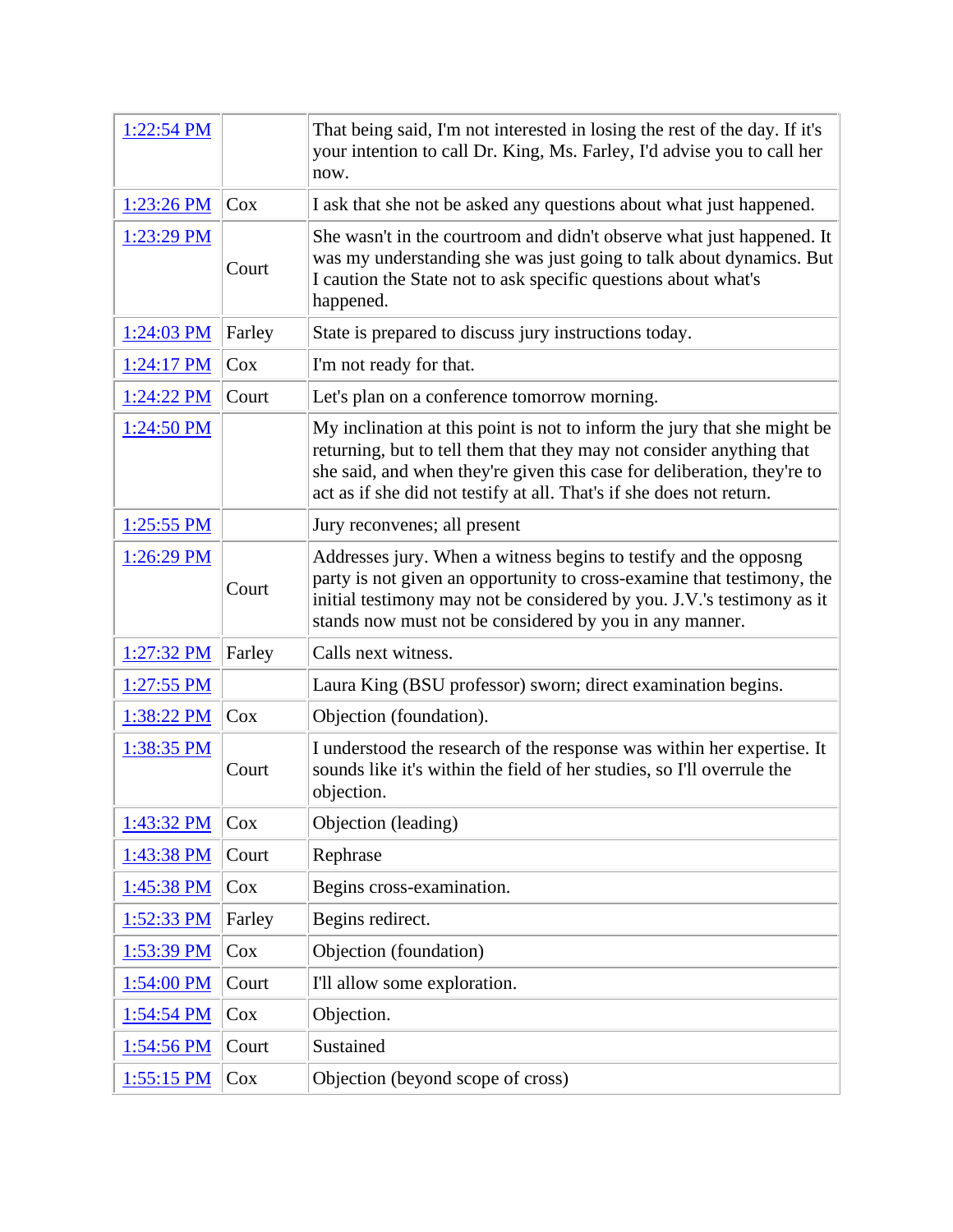| 1:55:26 PM           | Court  | Overruled                                                                                                                                                                                                                   |
|----------------------|--------|-----------------------------------------------------------------------------------------------------------------------------------------------------------------------------------------------------------------------------|
| 1:55:39 PM           |        | Witness is excused.                                                                                                                                                                                                         |
| $1:55:54 \text{ PM}$ | Court  | We need to take up some procedural matters. Admonishes jury.                                                                                                                                                                |
| 1:56:19 PM           |        | Jury in recess                                                                                                                                                                                                              |
| $1:56:48 \text{ PM}$ | Court  | Do I understand, Ms. Farley, that absent J.V. you have no other<br>witnesses?                                                                                                                                               |
| $1:57:01$ PM         | Farley | State anticipates at this point that, when the jury comes back in, the<br>State would like to rest.                                                                                                                         |
| <u>1:57:19 PM</u>    | Cox    | I'm not prepared to call witnesses today.                                                                                                                                                                                   |
| 1:57:28 PM           | Court  | Why not?                                                                                                                                                                                                                    |
| $1:57:51$ PM         | Cox    | This has gone much faster than anticipated. I can start in the<br>morning. Based on the state of the evidence at this point, I'll either<br>call my client to testify, or I'll rest.                                        |
| 1:59:12 PM           | Court  | Don't know if the State will have rebuttal at that point, but it seems<br>reasonable to expect that we'll be able to get through jury insructions<br>tomorrow.                                                              |
| 1:59:47 PM           | Farley | May the witnesses be released from Mr. Cox's subpoenas?                                                                                                                                                                     |
| 2:00:07 PM           | Cox    | If J.V. doesn't testify.                                                                                                                                                                                                    |
| 2:00:12 PM           | Farley | We are going to rest.                                                                                                                                                                                                       |
| 2:00:17 PM           | Cox    | Then they can be released. All witnesses can be excused.                                                                                                                                                                    |
| 2:00:35 PM           | Court  | Let's bring the jury back in.                                                                                                                                                                                               |
| 2:01:38 PM           |        | Jury reconvenes; all present.                                                                                                                                                                                               |
| 2:02:05 PM           | Farley | State rests.                                                                                                                                                                                                                |
| $2:02:13$ PM         | Court  | Addresses jury re the day having gone much more quickly than<br>anticipated, so it's reasonable to give defense the evening to prepare.<br>It's possible that you may have this for deliberation at some point<br>tomorrow. |
| 2:03:07 PM           |        | Admonishes jury.                                                                                                                                                                                                            |
| 2:03:13 PM           |        | Jury adjourns until 9am tomorrow.                                                                                                                                                                                           |
| 2:03:50 PM           | Court  | Mr. Cox, do you wish to make moitons now?                                                                                                                                                                                   |
| 2:04:03 PM           | Cox    | I'd like to do that first thing in the morning.                                                                                                                                                                             |
| 2:04:11 PM           | Court  | Let's take up motions and instructions at 8:30.                                                                                                                                                                             |
| 2:04:25 PM           | Farley | State's requests for instructions                                                                                                                                                                                           |
| 2:06:23 PM           |        | End of case                                                                                                                                                                                                                 |